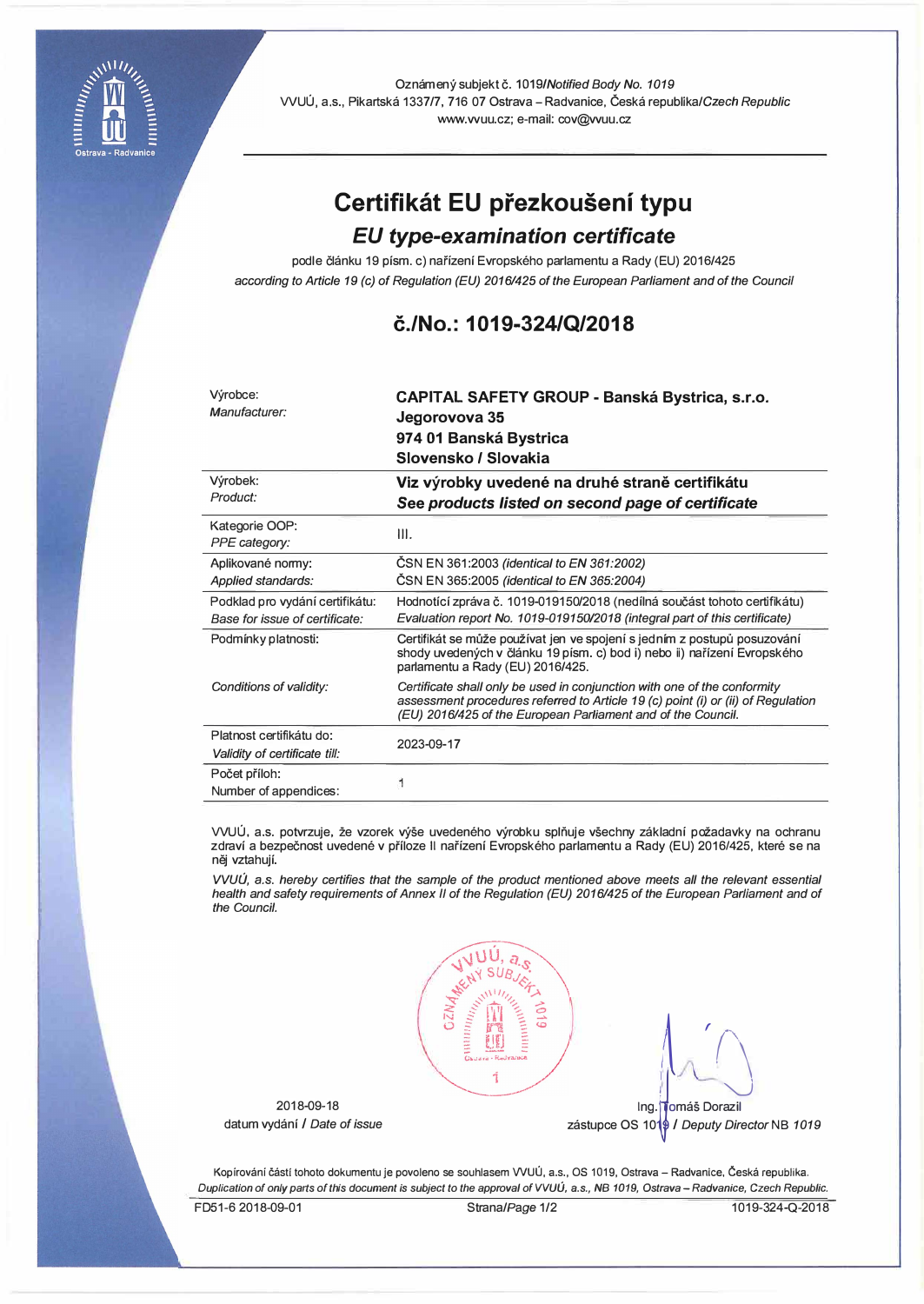

#### **Seznam vyrobku /** *List of products*

#### **Vyrobek / Product**

**Bezpecnostni postroj, typ 1161618, odvozene varianty 1161619, 1161620**  *Full body harness, type 1161618, derived variants 1161619, 1161620* 

Bezpečnostní postroj, typ 1161621, odvozené varianty 1161622, 1161623 *Full body harness, type 1161621, derived variants 1161622, 1161623* 

Bezpečnostní postroj, typ 1161639, odvozené varianty 1161640, 1161641

*Full body harness, type 1161639, derived variants 1161640, 1161641* 

Bezpečnostní postroj, typ 1161642, odvozené varianty 1161643, 1161644 *Full body harness, type 1161642, derived variants 1161643, 1161644* 

**Popis vyrobku /** *Description of products* 

Viz příloha č. 1 *See appendix No. 1* 

> Kopírování částí tohoto dokumentu je povoleno se souhlasem VVUÚ, a.s., OS 1019, Ostrava - Radvanice, Česká republika. *Duplication of only parts of this document* is *subject to the approval of VVUG,* a.s., *NB 1019, Ostrava - Radvanice, Czech Republic.*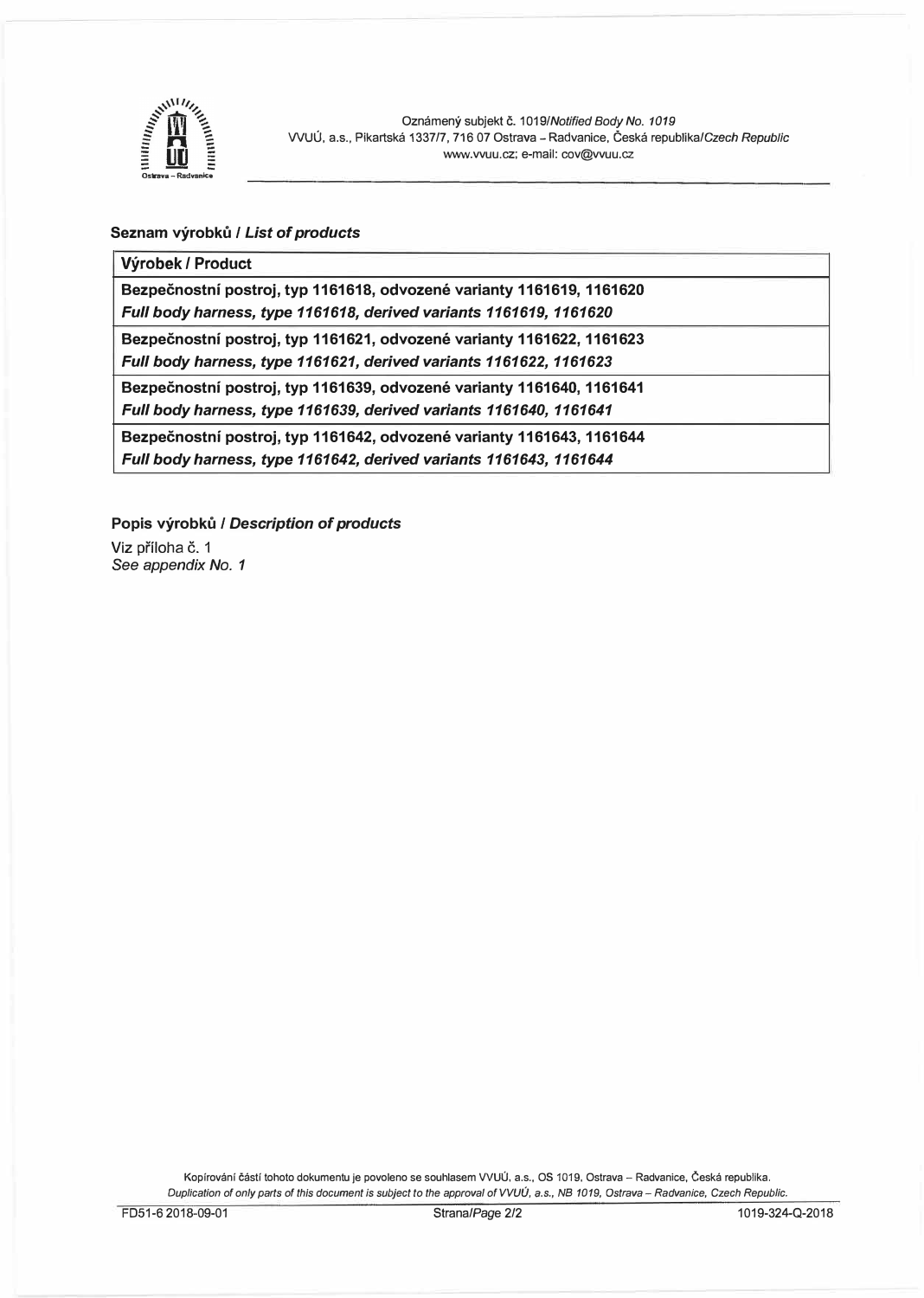

# **Priloha c. 1 Certifikatu EU prezkouseni typu c. 1019-324/Q/2018**  *Appendix No. 1 to EU type-examination certificate No. 1019-324/Q/2018*

Výrobek: Bezpečnostní postroj, typ 1161618, odvozené varianty 1161619, 1161620 *Product: Full body harness, type 1161618, derived variants 1161619, 1161620* 

| Sestava výrobku:<br>Composition of product:           | stehenni smyčky, ramenní popruhy, hrudní popruh<br>the thigh loops, the shoulder straps, the chest strap                                                                 |
|-------------------------------------------------------|--------------------------------------------------------------------------------------------------------------------------------------------------------------------------|
| Šířka primárních popruhů:<br>Width of primary straps: | 45 mm (PES)                                                                                                                                                              |
| Nitě:                                                 | PES; v kontrastní barvě k barvě popruhů                                                                                                                                  |
| Threads:                                              | PES, in contrasting colour to colour of straps                                                                                                                           |
| Spony:<br>Buckles:                                    | ocelové; 2 ks na stehenních smyčkách, 1 ks na hrudním popruhu, 2 ks na ramenních popruzích<br>steel; 2 pcs on thigh loops, 1 pc on chest strap, 2 pcs on shoulder straps |
| Připojovací prvky:<br>Attachment points:              | ocelové D-kroužky; jeden zádový prvek a dva hrudní prvky pro zachycení pádu (ČSN EN 361)<br>steel D-rings; one back point and two front point for fall arrest (EN 361)   |
| Max. zatížení:<br>Max. loading:                       | 140 kg                                                                                                                                                                   |
| Obchodní značka:<br>Trademark:                        | 3M, Protecta                                                                                                                                                             |

## **Popis vyrobku /** *Description of product*

#### **Vyobrazeni vyrobku /** *Picture of product*



"Typ/Type 1161618"

Kopírování části tohoto dokumentu je povoleno se souhlasem VVUÚ, a.s., OS 1019, Ostrava - Radvanice, Česká republika. *Duplication of only parts of this document is subject to the approval of VVUU,* a.s., *NB 1019, Ostrava - Radvanice, Czech Republic.*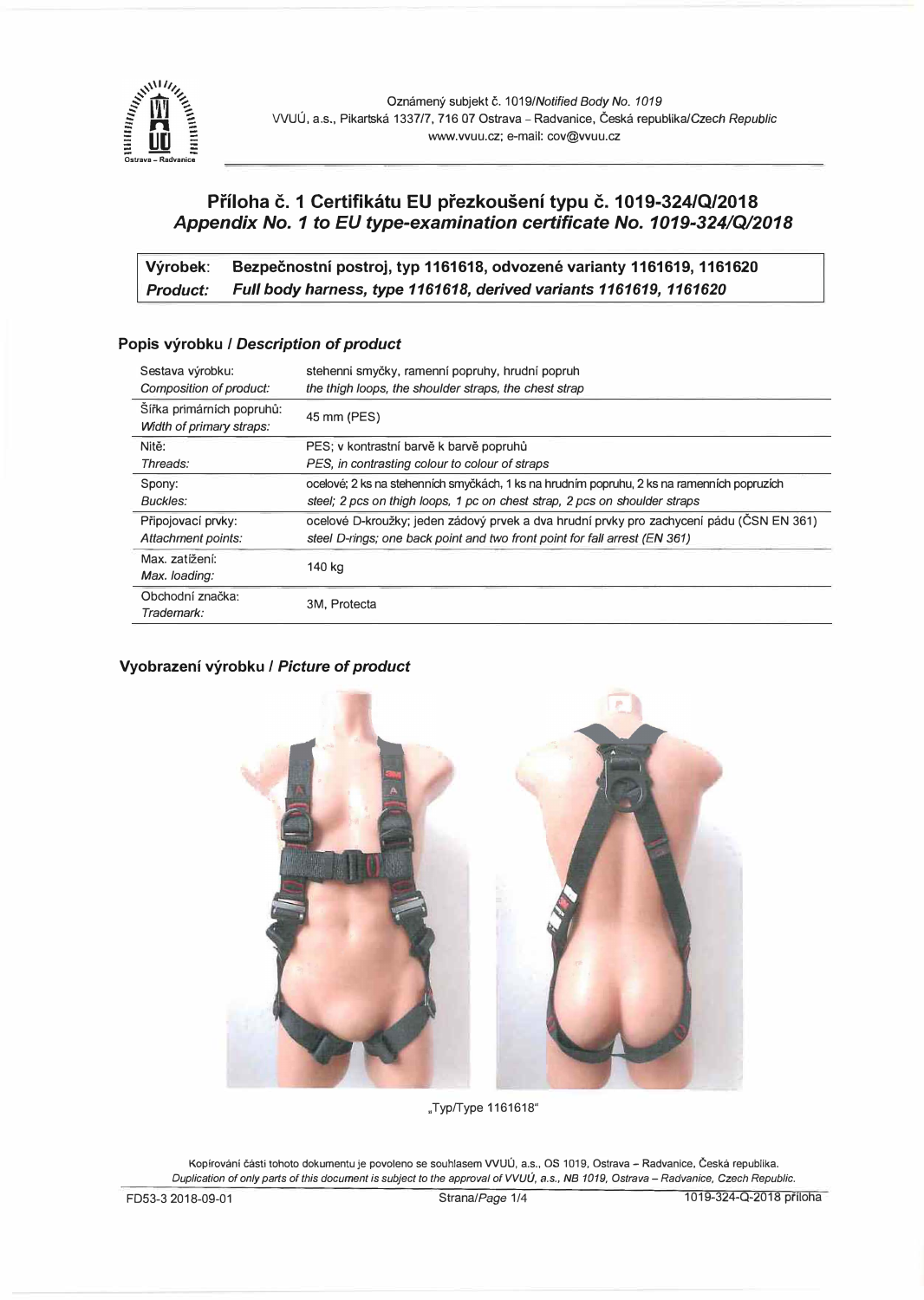

## Výrobek: Bezpečnostní postroj, typ 1161621, odvozené varianty 1161622, 1161623 *Product: Full body harness, type 1161621, derived variants 1161622, 1161623*

## **Popis vyrobku /** *Description of product*

| Sestava výrobku:<br>Composition of product:           | stehenní smyčky, ramenní popruhy, hrudní popruh<br>the thigh loops, the shoulder straps, the chest strap |
|-------------------------------------------------------|----------------------------------------------------------------------------------------------------------|
| Šířka primárních popruhů:<br>Width of primary straps: | 45 mm (PES)                                                                                              |
| Nitě:                                                 | PES; v kontrastní barvě k barvě popruhů                                                                  |
| Threads:                                              | PES, in contrasting colour to colour of straps                                                           |
| Spony:                                                | ocelové; 2 ks na stehenních smyčkách, 1 ks na hrudním popruhu, 2 ks na ramenních popruzích               |
| Buckles:                                              | steel; 2 pcs on thigh loops, 1 pc on chest strap, 2 pcs on shoulder straps                               |
| Připojovací prvky:                                    | ocelové D-kroužky; jeden zádový prvek a tři hrudní prvky pro zachycení pádu (ČSN EN 361)                 |
| Attachment points:                                    | steel D-rings; one back point and three front point for fall arrest (EN 361)                             |
| Max. zatížení:                                        |                                                                                                          |
| Max. loading:                                         | 140 kg                                                                                                   |
| Obchodní značka:                                      |                                                                                                          |
| Trademark:                                            | 3M. Protecta                                                                                             |

## **Vyobrazeni vyrobku /** *Picture of product*



,,TypfType 1161621"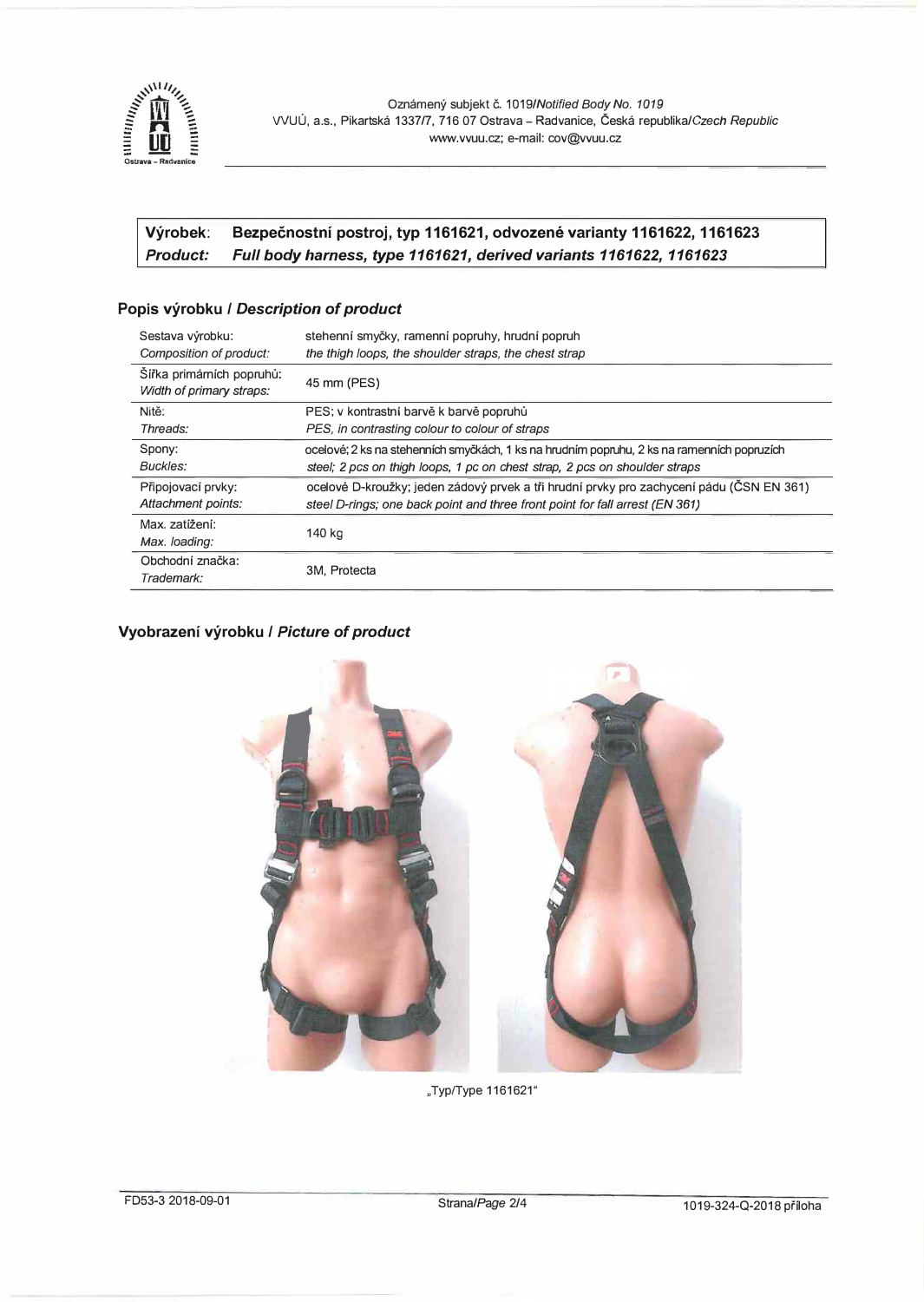

# Výrobek: Bezpečnostní postroj, typ 1161639, odvozené varianty 11616140, 1161641 *Product: Full body harness, type 1161639, derived variants 1161640, 1161641*

### **Popis vyrobku /** *Description* **of** *product*

| Sestava výrobku:          | stehenní smyčky, ramenní popruhy, hrudní popruh                                            |
|---------------------------|--------------------------------------------------------------------------------------------|
| Composition of product:   | the thigh loops, the shoulder straps, the chest strap                                      |
| Šířka primárních popruhů: | 45 mm (PES)                                                                                |
| Width of primary straps:  |                                                                                            |
| Nitě:                     | PES; v kontrastní barvě k barvě popruhů                                                    |
| Threads:                  | PES, in contrasting colour to colour of straps                                             |
| Spony:                    | ocelové; 2 ks na stehenních smyčkách, 1 ks na hrudním popruhu, 2 ks na ramenních popruzích |
| Buckles:                  | steel; 2 pcs on thigh loops, 1 pc on chest strap, 2 pcs on shoulder straps                 |
| Připojovací prvky:        | ocelové D-kroužky; jeden zádový prvek a jeden hrudní prvek pro zachycení pádu (ČSN EN 361) |
| Attachment points:        | steel D-rings; one back point and one front point for fall arrest (EN 361)                 |
| Max. zatížení:            | 140 kg                                                                                     |
| Max. loading:             |                                                                                            |
| Obchodní značka:          |                                                                                            |
| Trademark:                | 3M. Protecta                                                                               |

# **Vyobrazeni vyrobku /** *Picture* **of** *product*



.,Typ/Type 1161639"